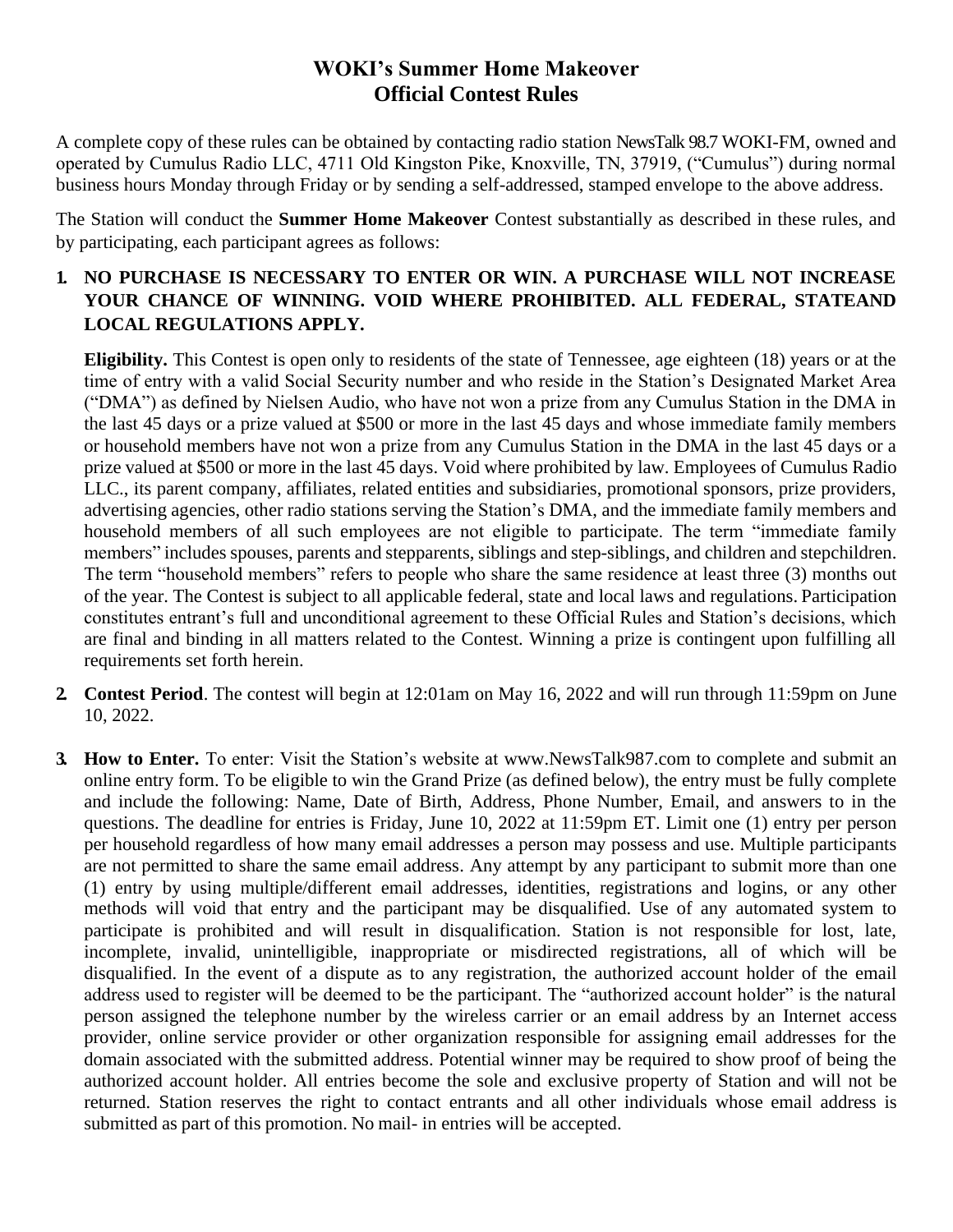- **4. Winner Selection.** On June 10, 2022, Station will select one (1) entry for the Grand Prize in a random drawing from all valid entries received by the Station during the Contest Period. Station will announce the winner's name on air. The winning entrant will be contacted using the email address and/or telephone number provided with the entry and may be awarded the prize (subject to verification of eligibility and compliance with the terms of these rules). Station's decisions as to the administration and operation of the Contest and the selection of the potential winner are final and binding in all matters related to the Contest. Failure to respond to the initial verification contact within three (3) days of notification will result in disqualification and forfeiture of the prize.
- **5. Verification of Potential Winner.** THE ELIGIBILITY OF ALL POTENTIAL CONTEST WINNERS IS SUBJECT TO VERIFICATION BY STATION WHOSE DECISIONS ARE FINAL AND BINDING IN ALL MATTERS RELATED TO THE CONTEST. The potential winner must continue to comply with all terms and conditions of these Official Rules and winning are contingent upon fulfilling all requirements. The potential winner may be notified by email and/or telephone call after the date of random drawing and/or winner determination. The potential winner will be required to sign and return to Station, within three (3) days of the date notice is sent, an affidavit of eligibility and a liability/publicity release (except where prohibited) in order to claim his/her prize, if applicable. A winner who returns the affidavit of eligibility and liability/publicity release will be deemed to have accepted the contest prize and thereafter will not be permitted to rescind their acceptance of the prize and/or return the prize. If a potential winner cannot be contacted, fails to sign and return the affidavit of eligibility and/or the liability/publicity release within the required time period (if applicable), or if the prize or prize notification is returned as undeliverable, potential winner forfeits prize. In the event that the potential winner of a prize is disqualified for any reason, Station may award the applicable prize to an alternate winner by random drawing from among all remaining eligible entries.
- **6. Grand Prize.** One (1) Grand Prize will be awarded. The Grand Prize is up to Four Thousand Dollars (\$4,000) to spend at one (1), all, or any combination of Prize Providers listed below. Winner shall inform Station of the Prize Provider(s) the winner chooses, and Station will pay the Prize Provider directly. **ARV** Four Thousand Dollars (**\$4,000).** Winner is responsible for all taxes associated with prize receipt and/or use. Odds of winning the Grand Prize depend on a number of factors including the number of eligible entries received during the Contest Period and listeners participating at any given time.

There is no substitution, transfer, or cash equivalent for prizes, except that the Station may, at its sole discretion and to the extent permitted by law, substitute prizes of comparable value or cash. The prizes are expressly limited to the item(s) listed above and do not include taxes, gratuities or any other expenses. Any tickets and/or gift certificates/cards awarded as part of a prize will be subject to the terms and conditions set forth by the issuer and are valid only on the date(s) printed on the tickets or gift certificates/cards. Other restrictions may apply.

**7. Entry Conditions and Release.** By entering, each participant agrees to: (a) comply with and be bound by these Official Rules and the decisions of the Station, which are binding and final in all matters relating to this Contest; (b) release and hold harmless Station, Cumulus Media New Holdings Inc., and its subsidiaries, related and affiliated companies, participating sponsors, the prize suppliers and any other organizations responsible for sponsoring, fulfilling, administering, or promoting the Contest, and each of their respective past and present officers, directors, employees, agents and representatives (collectively, the "Released Parties") from and against any and all claims, expenses, and liability, including but not limited to negligence and damages of any kind to persons and property, including but not limited to invasion of privacy (under appropriation, intrusion, public disclosure of private facts, false light in the public eye or other legal theory), defamation, slander, libel, violation of right of publicity, infringement of trademark, copyright or other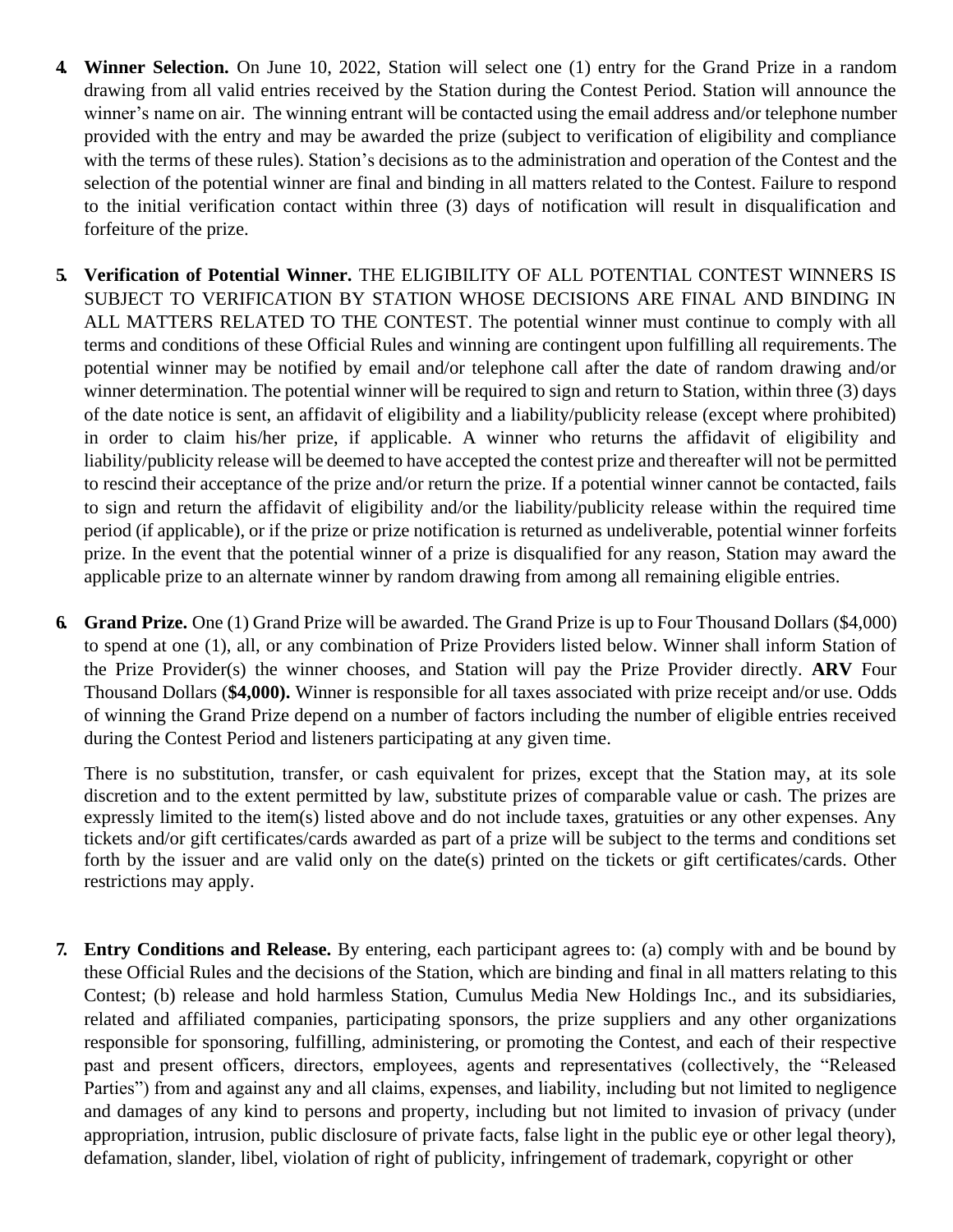intellectual property rights, property damage, or death or personal injury arising out of or relating to a participant's entry, creation of an entry or submission of an entry, participation in the Contest, acceptance or use or misuse of prize (including any travel or activity related thereto) and/or the broadcast, exploitation or use of entry; and (c) indemnify, defend and hold harmless the Released Parties from and against any and all claims, expenses, and liabilities (including reasonable attorneys' fees) arising out of or relating to an entrant's participation in the Contest and/or entrant's acceptance, use, non-use or misuse of the prize.

- **8. Publicity**. Except where prohibited, participation in the Contest constitutes winner's consent to use by the Station and its agent of winner's name, likeness, photograph, voice, opinions and/or biographical information (including hometown and state) for promotional purposes in any media, worldwide, without further payment or consideration, unless otherwise prohibited by law. Entrants that opted-in to receive communications from Prize Providers may be contacted by a Prize Provider via e-mail or other mediums for marketing and other purposes with the option to opt out of future communication.
- **9. Taxes**. All State, Local, Federal and/or other taxes, duties, tariffs, title fees, licensing fees, or other fees for prizes awarded become the sole responsibility of the winner. All those who win a prize or prizes valued \$600 or more in any given year will be issued an IRS Form 1099 to report their winnings.
- **10. General Conditions.** Station reserves the right to cancel, suspend and/or modify the Contest, or any part of it, if any fraud, technical failures or any other factor beyond Station's reasonable control impairs the integrity or proper functioning of the Contest, as determined by Station in its sole discretion. Station reserves the right in itssole discretion to disqualify any individual it finds to be tampering with the entry process or the operation of the Contest or to be acting in violation of these Official Rules or acting in an unsportsmanlike or disruptive manner. Any attempt by any person to deliberately undermine the legitimate operation of the Contest may be a violation of criminal and civil law, and, should such an attempt be made, Station reserves the right to seek damages from any such person to the fullest extent permitted by law. Station's failure to enforce any term of these Official Rules shall not constitute a waiver of that provision.
- **11. Limitations of Liability**. The Released Parties are not responsible for: (1) any incorrect or inaccurate information, whether caused by Station, entrants, printing errors or by any of the equipment or programming associated with or utilized in the Contest; (2) technical failures of any kind, including but not limited to malfunctions, interruptions, or disconnections in phone lines or network hardware or software; (3) unauthorized human intervention in any part of the entry process or the Contest; (4) technical or human error which may occur in the administration of the Contest or the processing of entries; or (5) any injury or damage to persons or property which may be caused, directly or indirectly, in whole or in part, from entrant's participation in the Contest or receipt or use, non-use or misuse of any prize. No more than the stated number of prizes will be awarded. In event that a production, technical, programming or other error causes more than stated number of prizes as set forth in these Official Rules.
- **12. Disputes.** Entrant agrees that: (i) any and all disputes, claims and causes of action arising out of or connected with this Contest, or any prizes awarded, shall be resolved individually, without resort to any form of class action; (ii) any and all disputes, claims and causes of action arising out of or connected with this Contest, or any prizes awarded, shall be resolved exclusively by the United States District Court or the appropriate state court located in the Station's listening area; (iii) any and all claims, judgments and awards shall be limited to actual out-of-pocket costs incurred, including costs associated with entering this Contest, but in no event attorneys' fees; and (iv) under no circumstances will entrant be permitted to obtain awards for, and entrant hereby waives all rights to claim punitive, incidental and consequential damages and any other damages, other than for actual out-of-pocket expenses, and any and all rights to have damages multiplied or otherwise